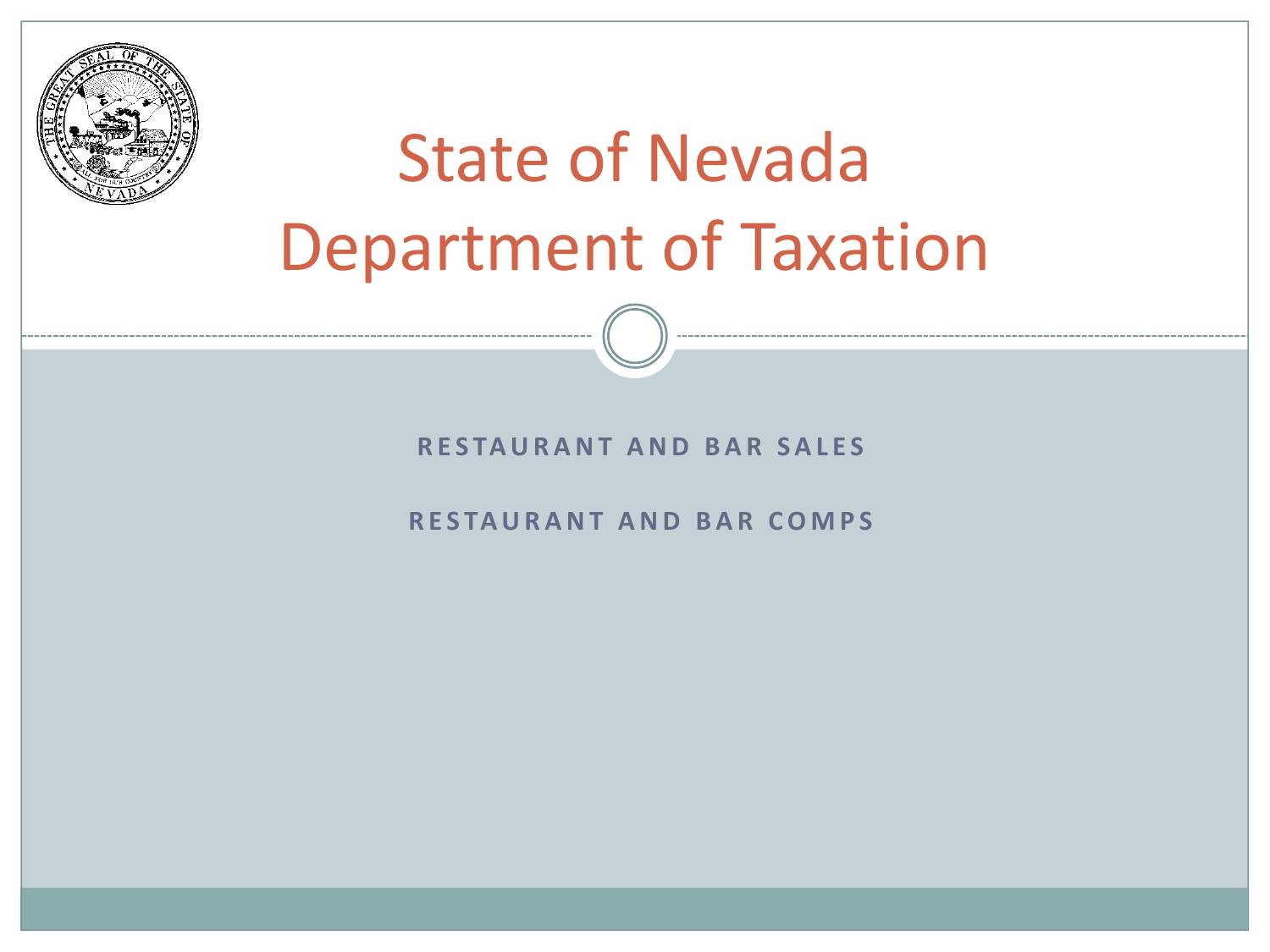# Are Sales of Food Taxable?

- When they are prepared food intended for immediate consumption – Yes!
- Definition of prepared food:
	- Customarily sold with eating utensils provided by the seller
		- $\blacktriangleright$  Includes: plates, napkins, knives, forks, spoons, straws, glasses, or cups
	- $\circ$  Sold in a heated state or is heated by the seller
	- Two or more food ingredients mixed/combined by the seller for sale as a single item

NRS 360B.460 and NAC 372.605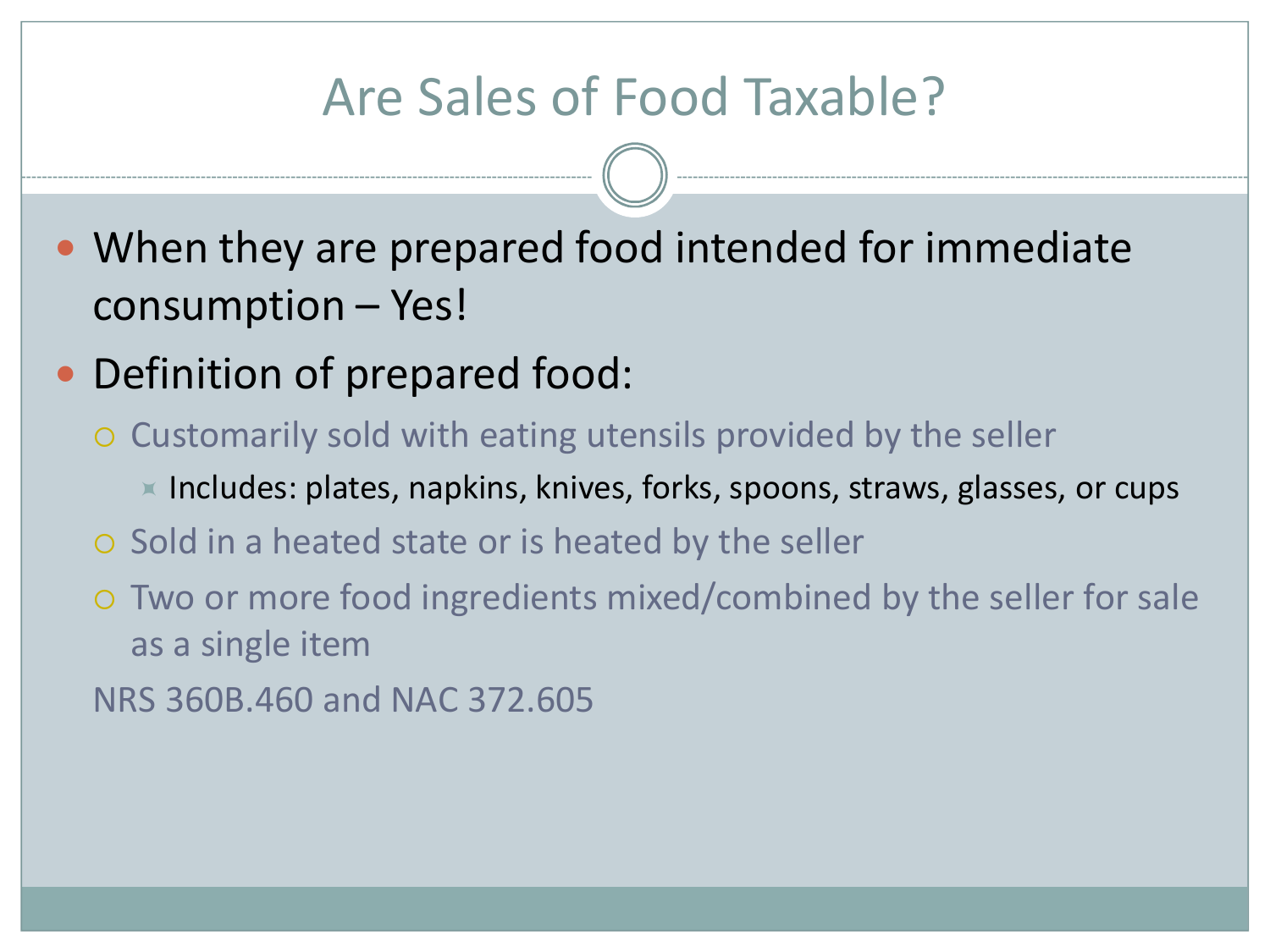#### **What is included in the Sales Price?**

NRS 360B.445

NAC 372.350

- Costs that are included in the sales price of the meal are:
	- Food and food ingredients
	- Alcoholic beverages and non-alcoholic beverages
	- Paper products including but not limited to:
		- $\times$  Napkins
		- **TO-go"** containers
		- $\mathbf x$  Straws
		- $\times$  Toothpicks (used in food or beverage)
		- $\times$  Place settings
		- $\times$  Plastic cups/glasses (not reusable)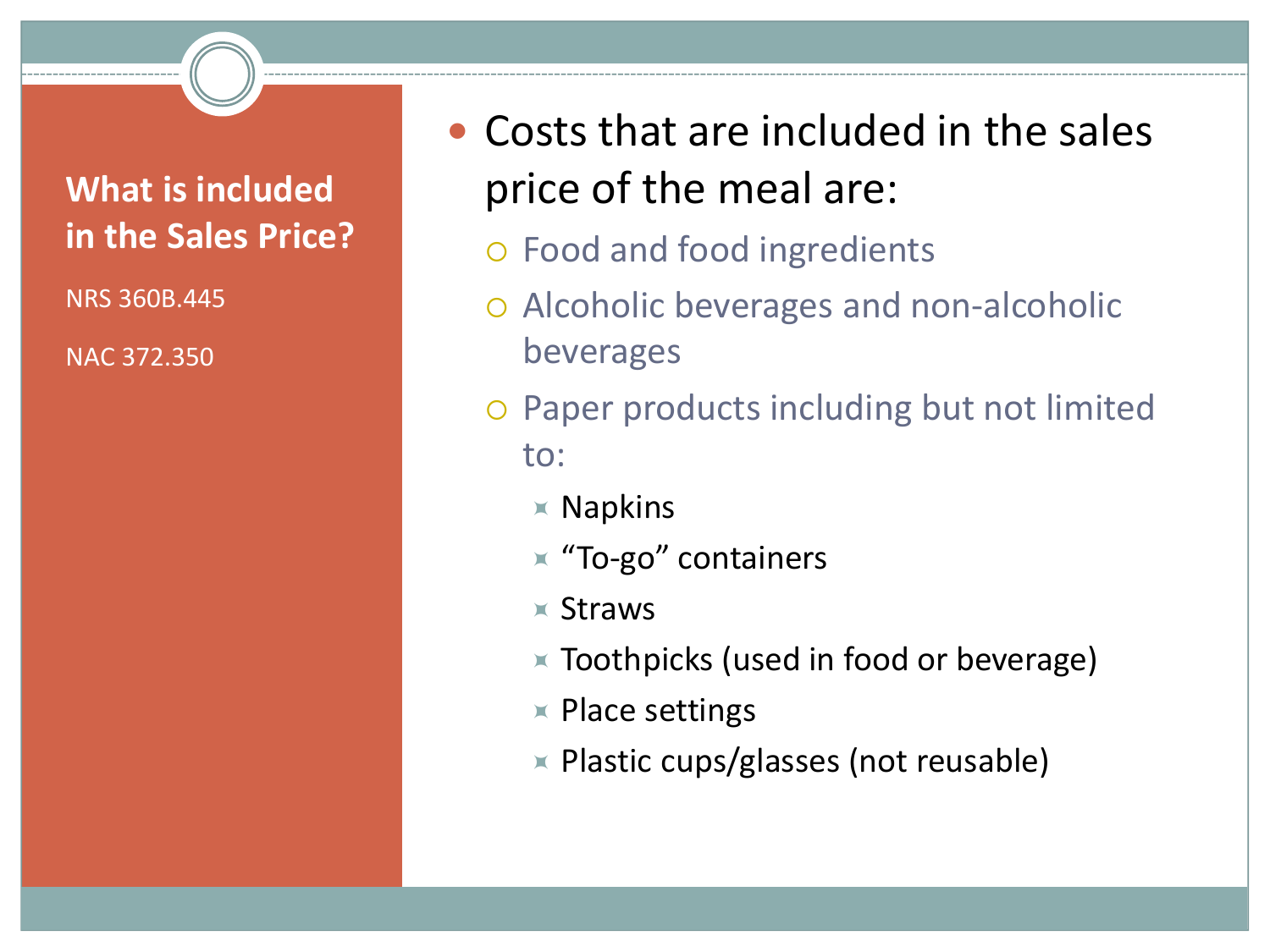# Reduction to the Sales Price

#### **Coupons & Discounts NRS 372.025**

- Tax is calculated after the discount is applied
	- Example:
		- $\times$  Meal  $\phantom{000}$   $\phantom{000}$   $\phantom{000}$   $\phantom{000}$   $\phantom{000}$   $\phantom{000}$   $\phantom{000}$   $\phantom{000}$   $\phantom{000}$   $\phantom{000}$
		- $\times$  10% Discount (\$1.00)
		- $\times$  Taxable  $\sim$  \$9.00

- "Two for One" coupons
	- Tax is due on one meal
- Percent off coupons
	- Treat same as the discount %
- Dollar amount coupons
	- Treat same as the discount %
		- $\times$  If it does not cover the entire sale
- Use tax is always due
	- On product cost of all alcohol beverages and paper products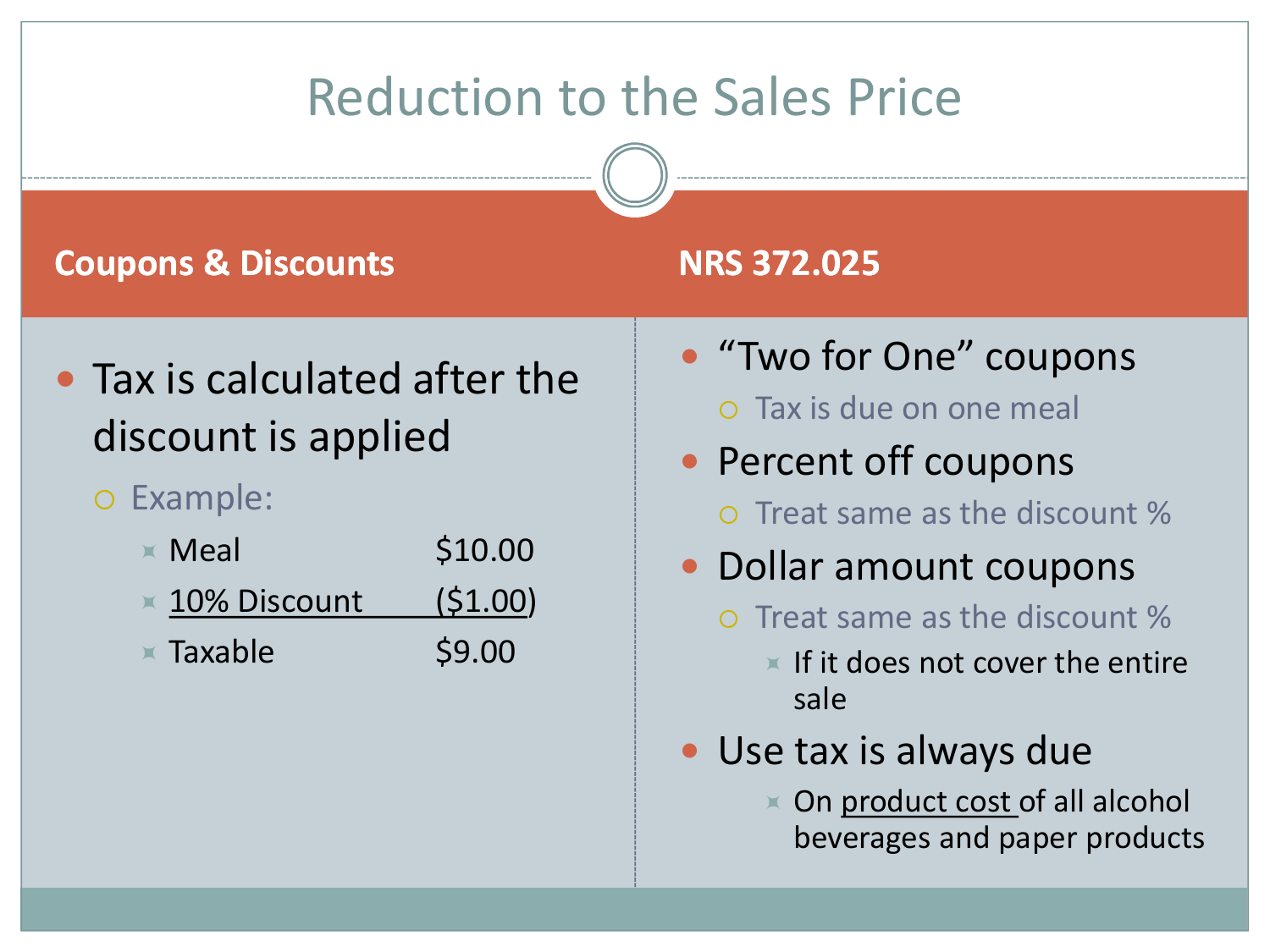#### **Catering and Banquets**

Service as part of the sale is considered taxable

NRS 372.025

NRS 360B.480

#### • Taxable Services:

- o Corkage
- o Cleanup
- o Setup Service
- o Carving Fees
- Mandatory Gratuities
	- $\times$  Note: non-taxable if the entire amount is passed on to the employees
- Non-Taxable Services:
	- Room Rental
	- Voluntary Tips to the Servers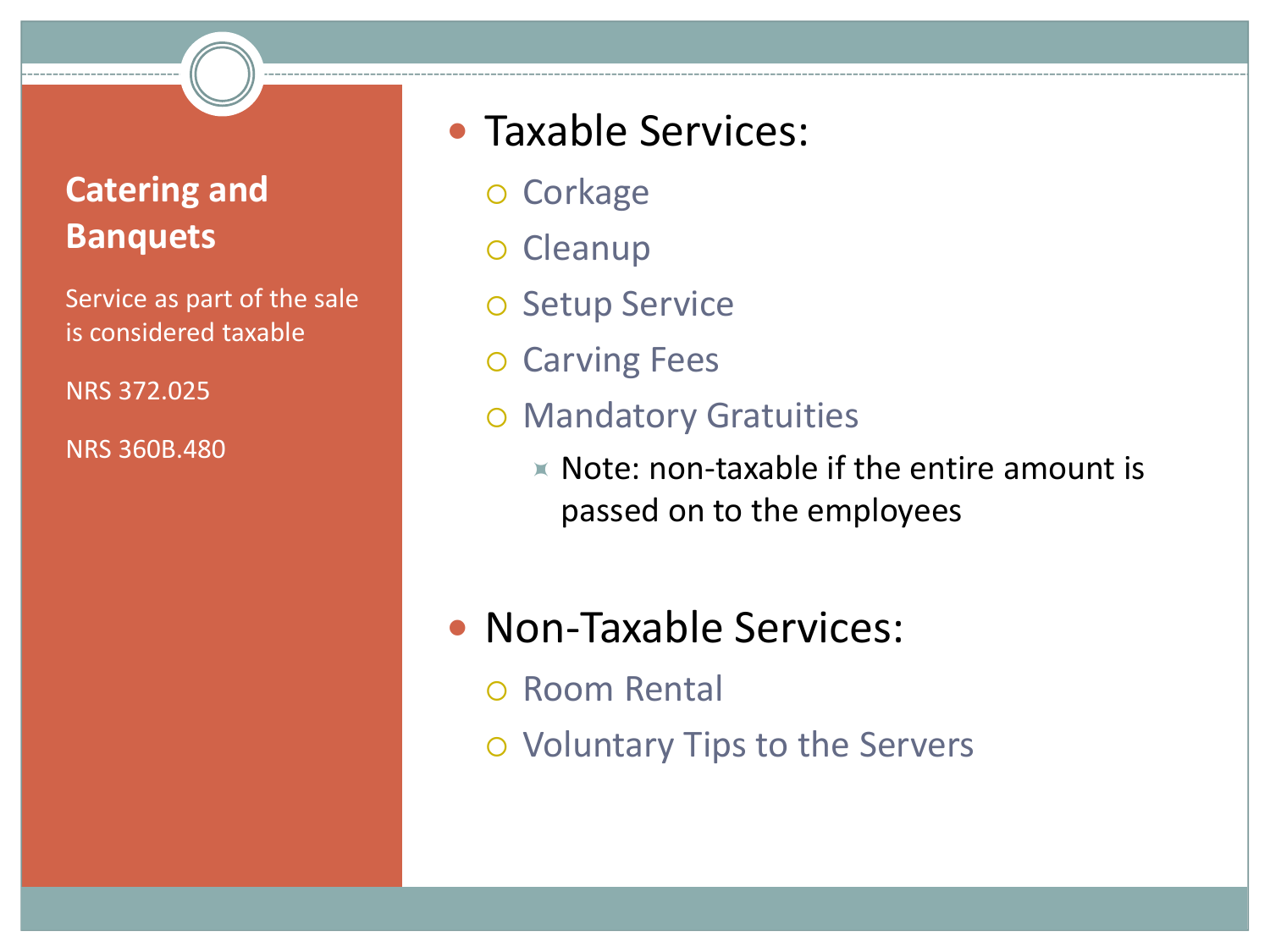# Exempt Sales – No Tax Charged

- Sales to US Government
- Sales to the State of Nevada
- Sales to approved **Nevada** exempt entities
	- Churches
	- Schools
	- Charities
- Sales to certain members of the **Nevada** National Guard and their families

 *Note: All of these require documentation to prove the exempt status, such as, exemption letters AND keep in mind these exemptions are only for the entity not their employees*

*NRS 372.325, NRS 372.326, NRS 372.7281*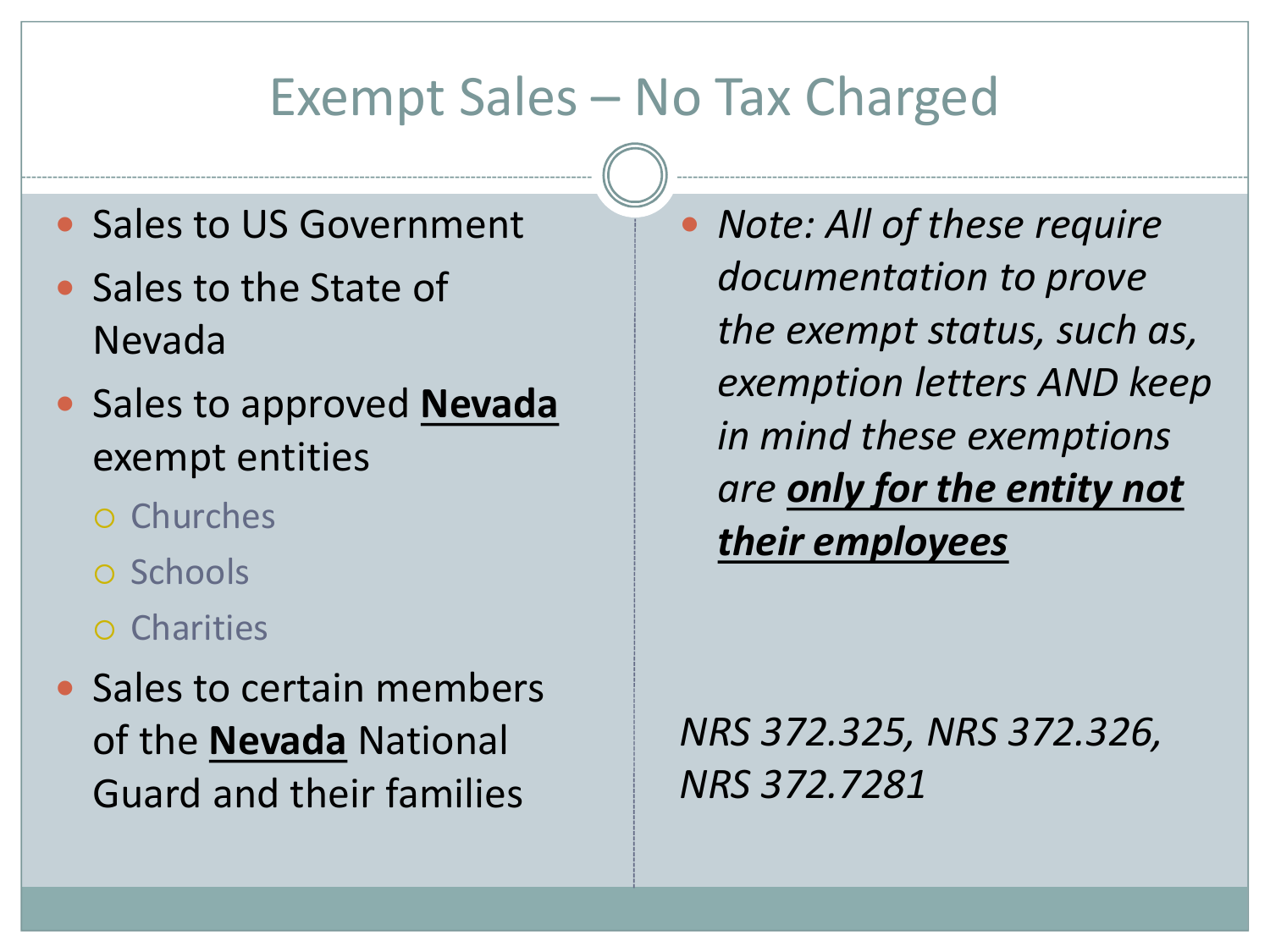#### **Bar Sales – Can You Include Tax?**

NAC 372.760

#### Yes…. But…

#### You must:

o Have a sign clearly visible to your customers indicating sales tax is included

OR

 You may have a statement on the customers receipt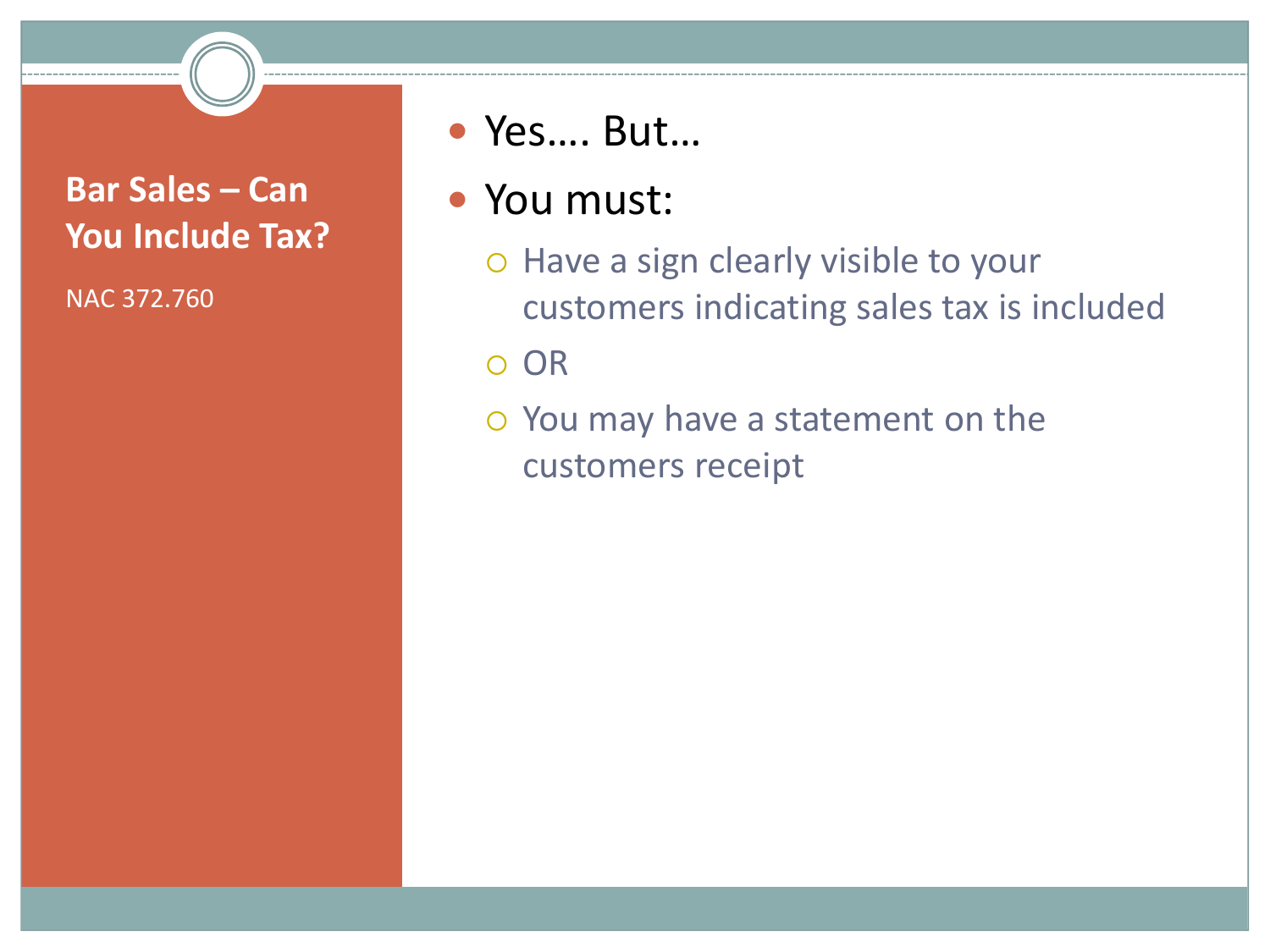# What About Items Given Away?

### • Complimentary Meals

- As of 06/13/2013, food and non-alcoholic beverages given away to patrons and employees are **no longer taxable**
- The paper products associated with the employee meals and nonalcoholic beverages are subject to use tax by the employer

# • Complimentary Alcoholic Beverages

- Taxable based on the cost of the alcohol, mixes, garnishments and paper products given away
- o Seller is responsible for paying and reporting the use tax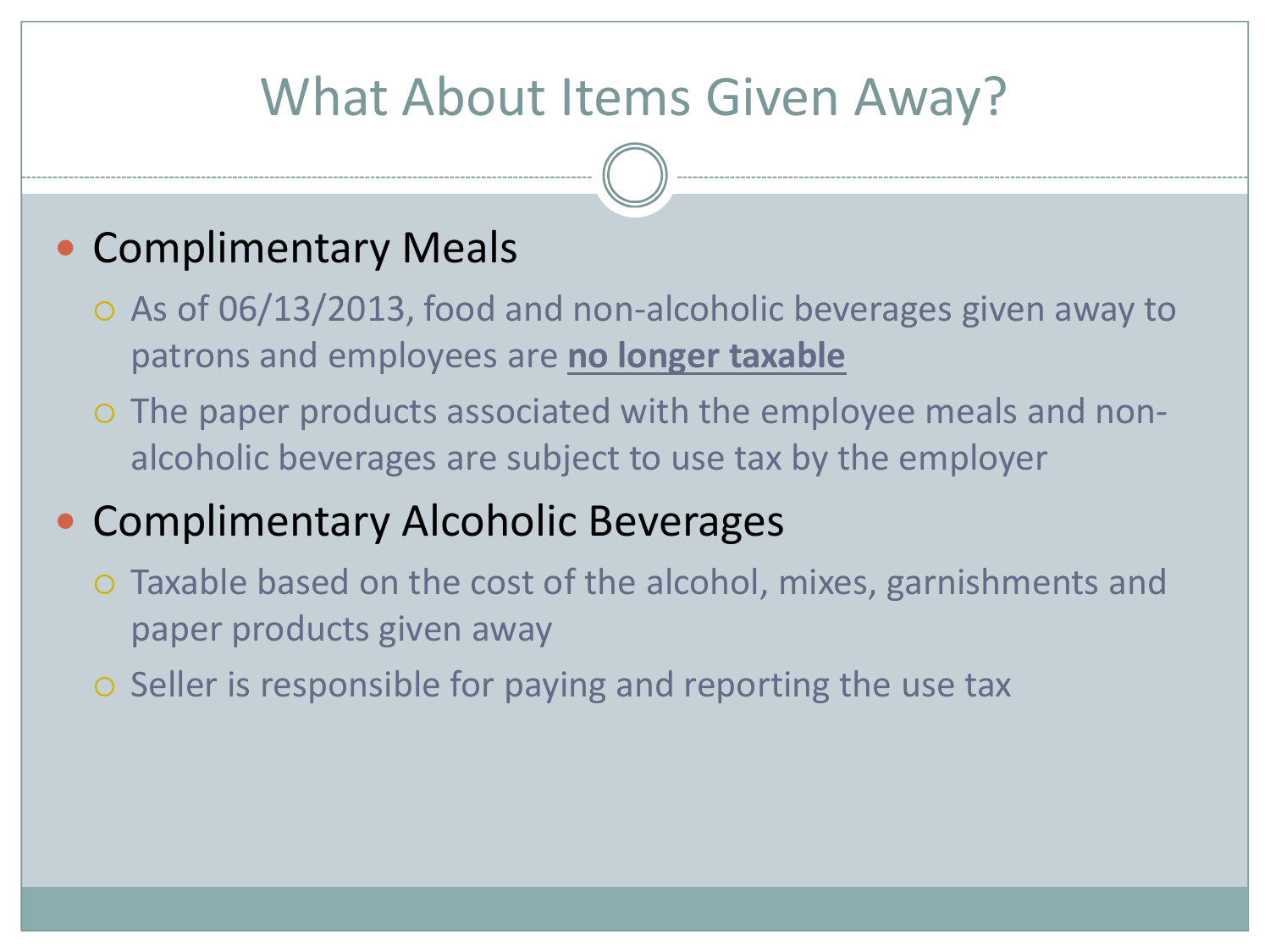# Complimentary Drinks – Example 1

#### • If comp drinks and cash sales come from same bar inventory

- Use the current cost of your beverages (beer, wine, liquor)
- Add the cost of your paper products to get your total cost
- Divide the total cost by the retail value of the drinks to calculate the cost of goods sold percentage (COGS%)
- Multiply the retail value of the comp drinks by your COGS% to obtain the cost subject to use tax

| <b>Cash Sales</b> |  | <b>Comp Sales</b> | <b>Total Sales</b> |
|-------------------|--|-------------------|--------------------|
| \$5,000           |  | \$2,000           | \$7,000            |
|                   |  |                   |                    |
|                   |  |                   |                    |

|         | <b>Beverage Cost   Paper Costs  </b> | $\vert\,\,\vert$ Total Cost $\vert$ |
|---------|--------------------------------------|-------------------------------------|
| \$1,500 | $\frac{1}{2}$ \$200                  | $\frac{1}{2}$ \$1,700               |

| <b>Total Cost</b> |  | <b>Total Sales</b>      |  | COGS% |
|-------------------|--|-------------------------|--|-------|
| \$1,700           |  | $\frac{1}{200}$ \$7,000 |  | 24%   |

| <b>Comp Sales</b> | COGS% | Cost of Comps |
|-------------------|-------|---------------|
| \$2,000           | 24%   | \$480         |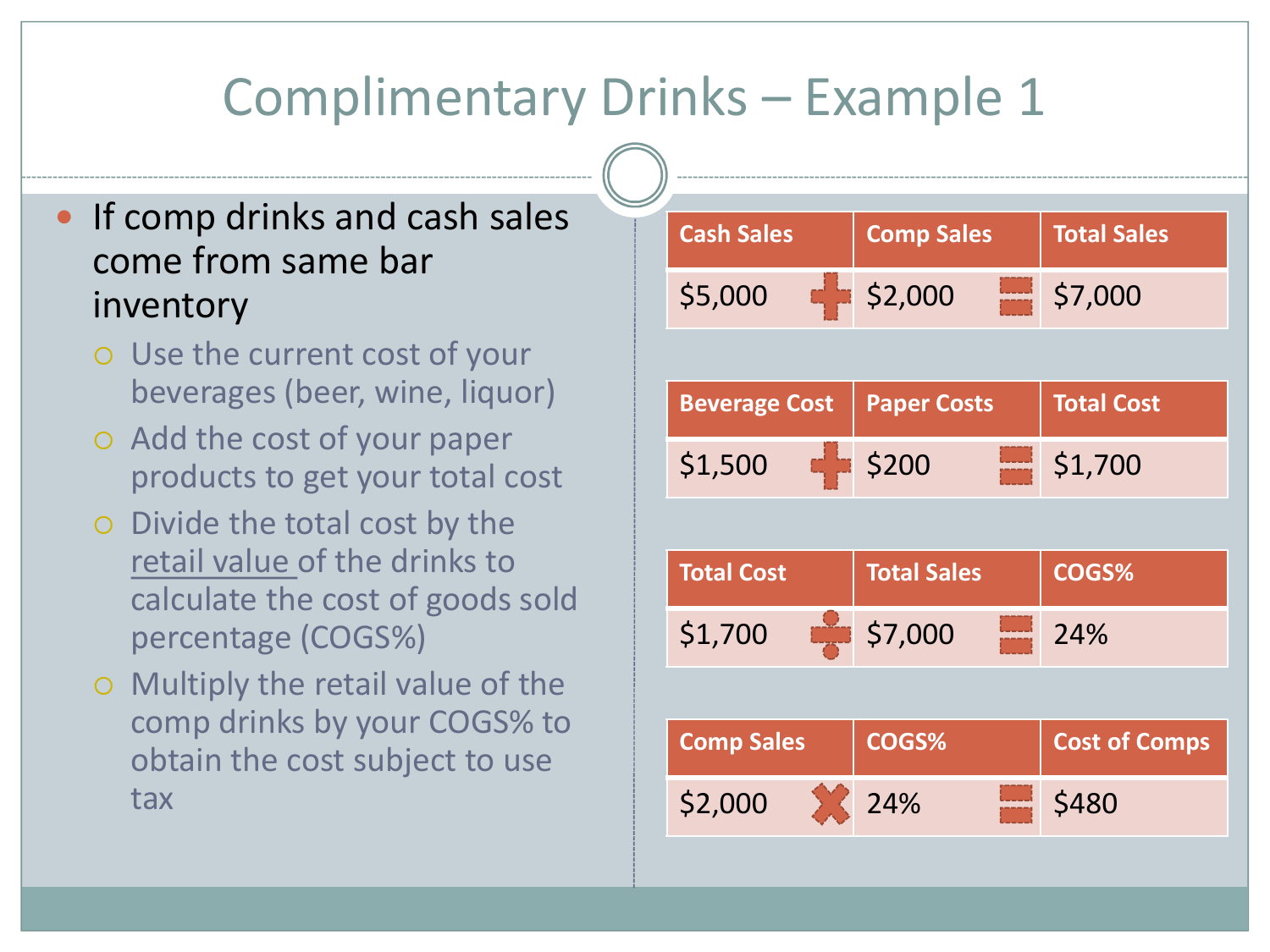# Complimentary Drinks – Example 2

- **If comp drinks are run through a designated service bar** and there are no cash sales
	- $\circ$  Then you report all direct costs and inventory transfers for the month as that is the cost subject to use tax
- If there is mixture of retail and comp sales
	- o If comp drinks are not rung/recorded at retail, e.g. \$1.00, they need to be revalued to full retail selling price in order to obtain an accurate cost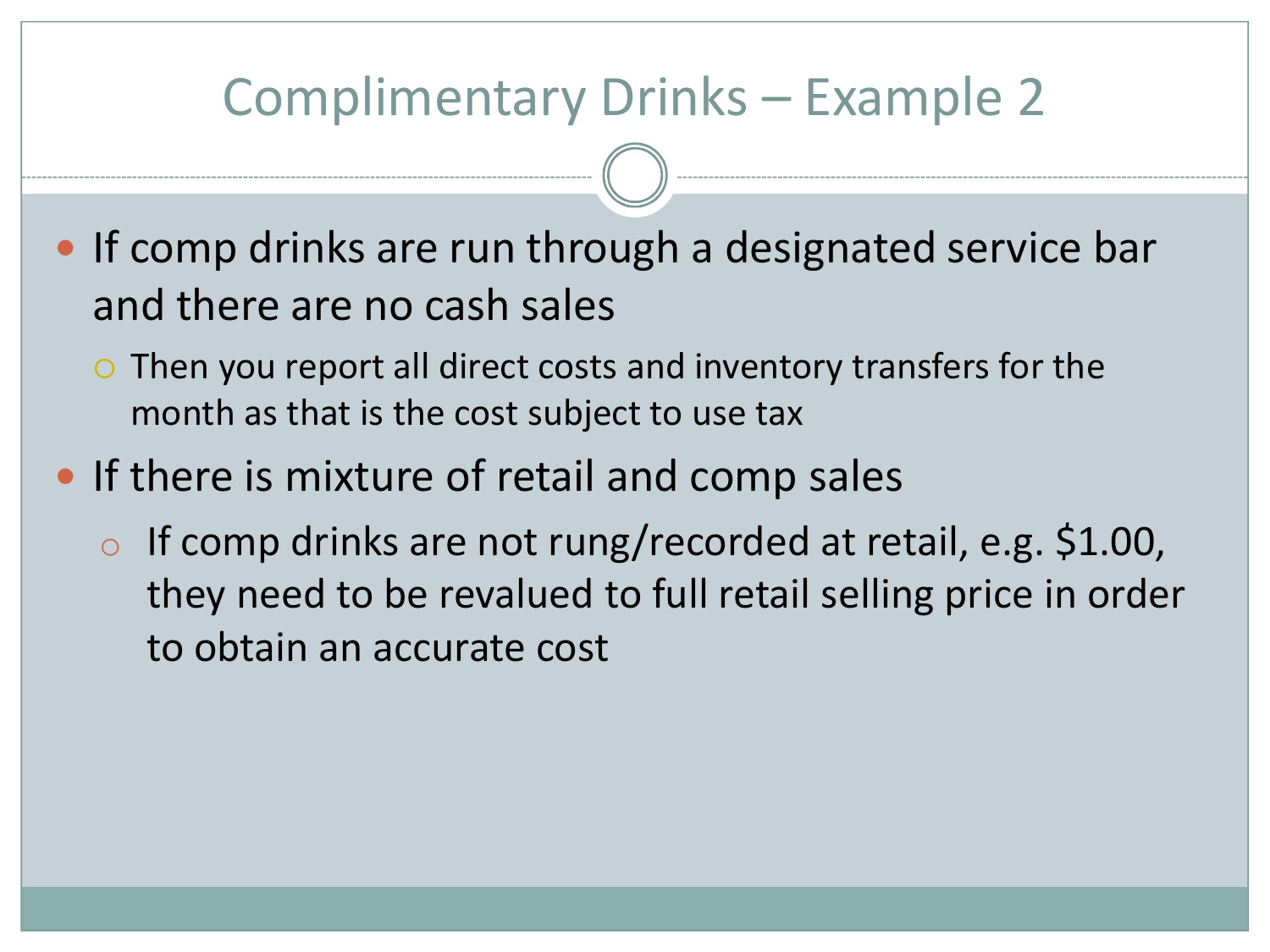#### **When Is A Comp Not a Comp?**

When a restaurant or bar accepts a comp ticket from another business and has an agreement with the other business for reimbursement

**This is considered a sale for the restaurant** 

## Example:

 ABC Restaurant enters into an agreement with XYZ Casino to honor the casino's comp tickets for food or alcoholic beverage

#### ABC accepts a comp ticket from the patron

- $\times$  The sale is rung at retail and then the comp ticket is applied – usually the patron does not pay anything out of pocket
- $\circ$  ABC bills XYZ Casino for the amount of the sale plus the sales tax

#### XYZ pays an agreed upon amount to ABC

- $\times$  Example 90% of the sale plus the sales tax
- ABC reports the sale on the discounted amount paid to them by XYZ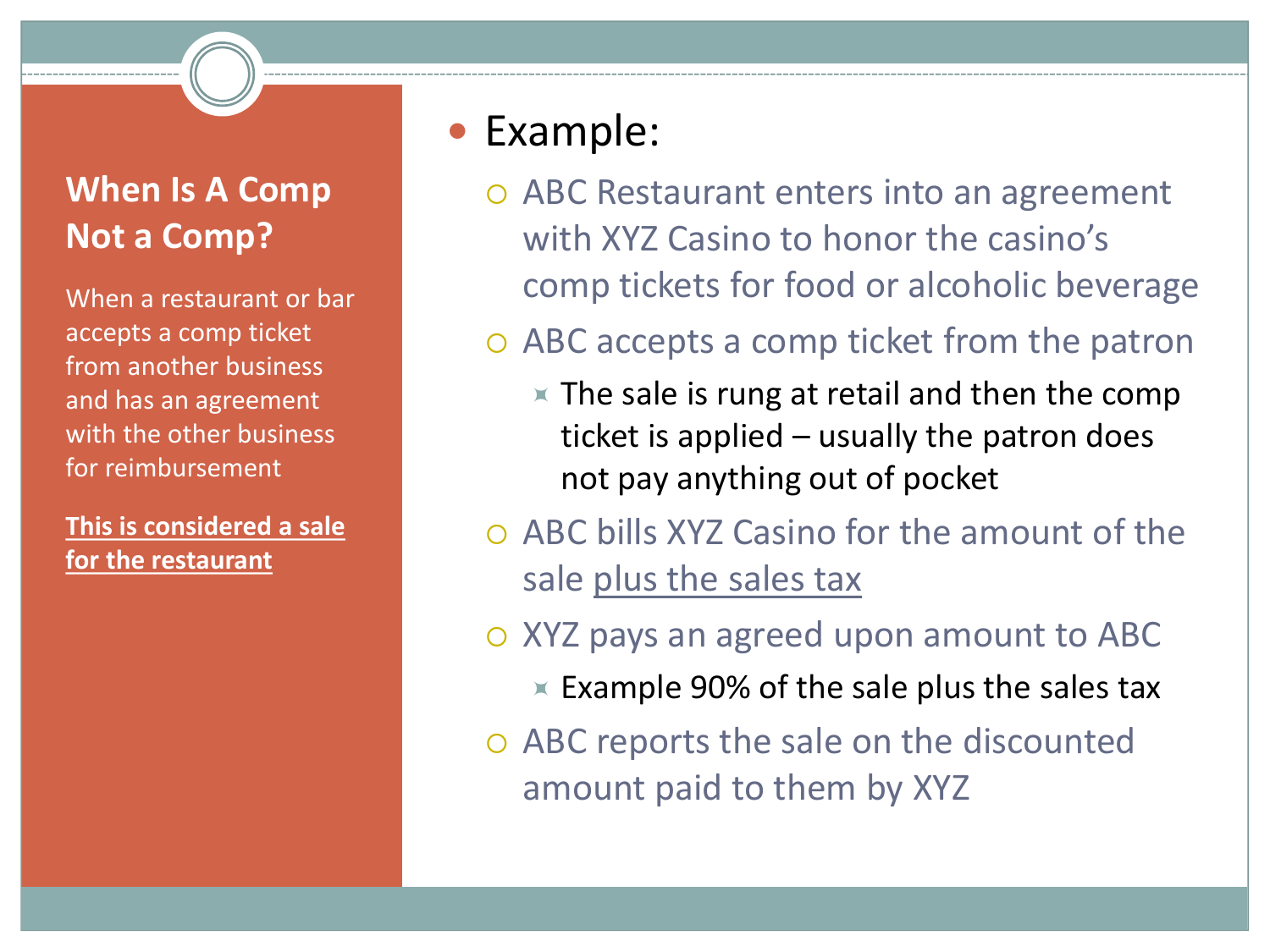#### **Miscellaneous Reminders**

NAC 372.760

NAC 372.520

NAC 372.500

NAC 372.765

#### Vending Machines

- o If you own them you should have a sales tax included sign for the items similar to bar beverage sales
- A permit must be clearly visible on the machine

### Over-Collected Tax

- You can either:
	- $\times$  Return the amount to the customer
	- $\times$  Remit the over collected tax to the Department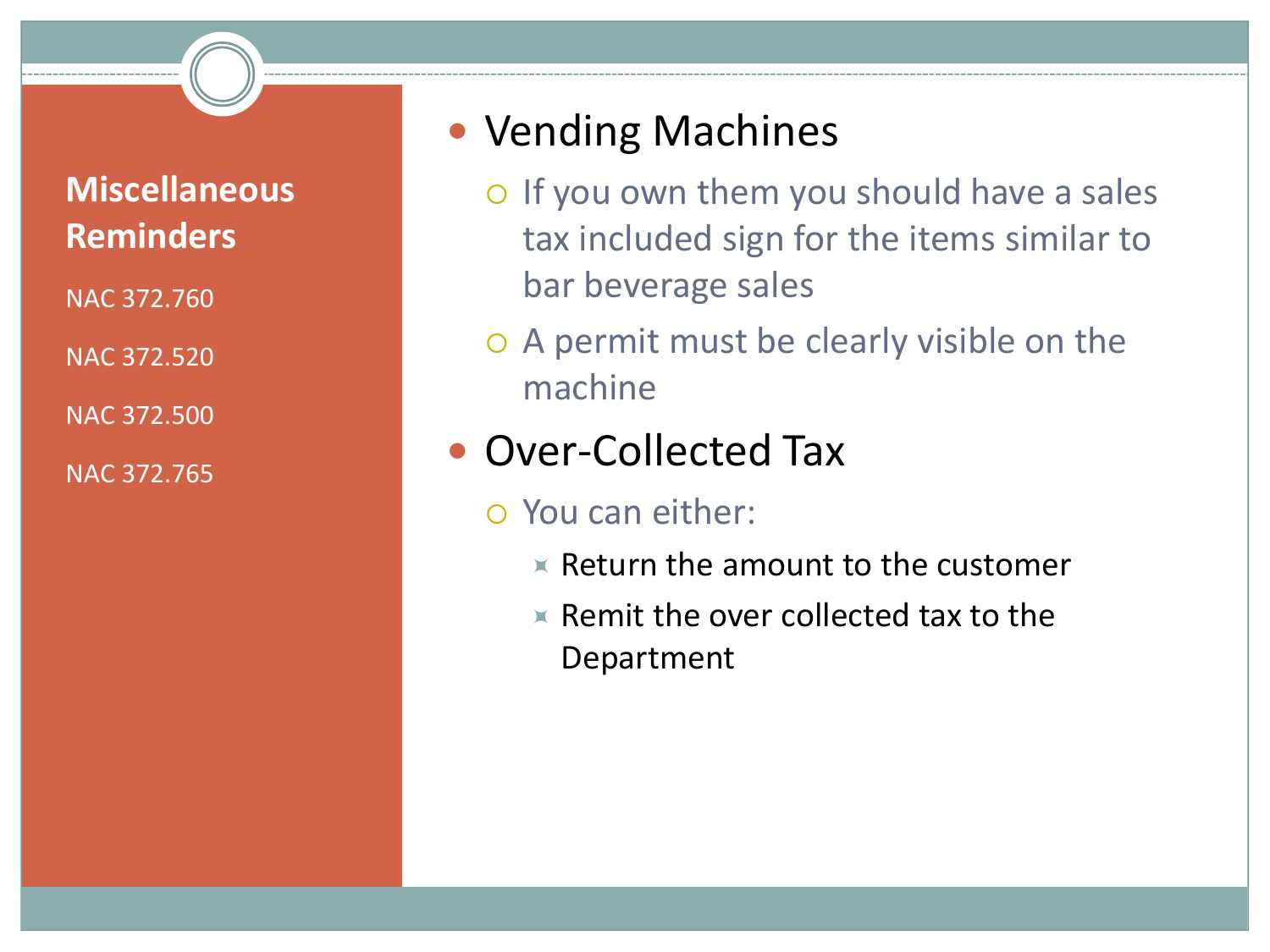# Reminder

• Please be advised that any responses by the Department made to inquires are only binding if they are in writing, such as Nevada Revised Statutes, Administrative Code, Technical Bulletins, Nevada Tax Notes and written correspondence